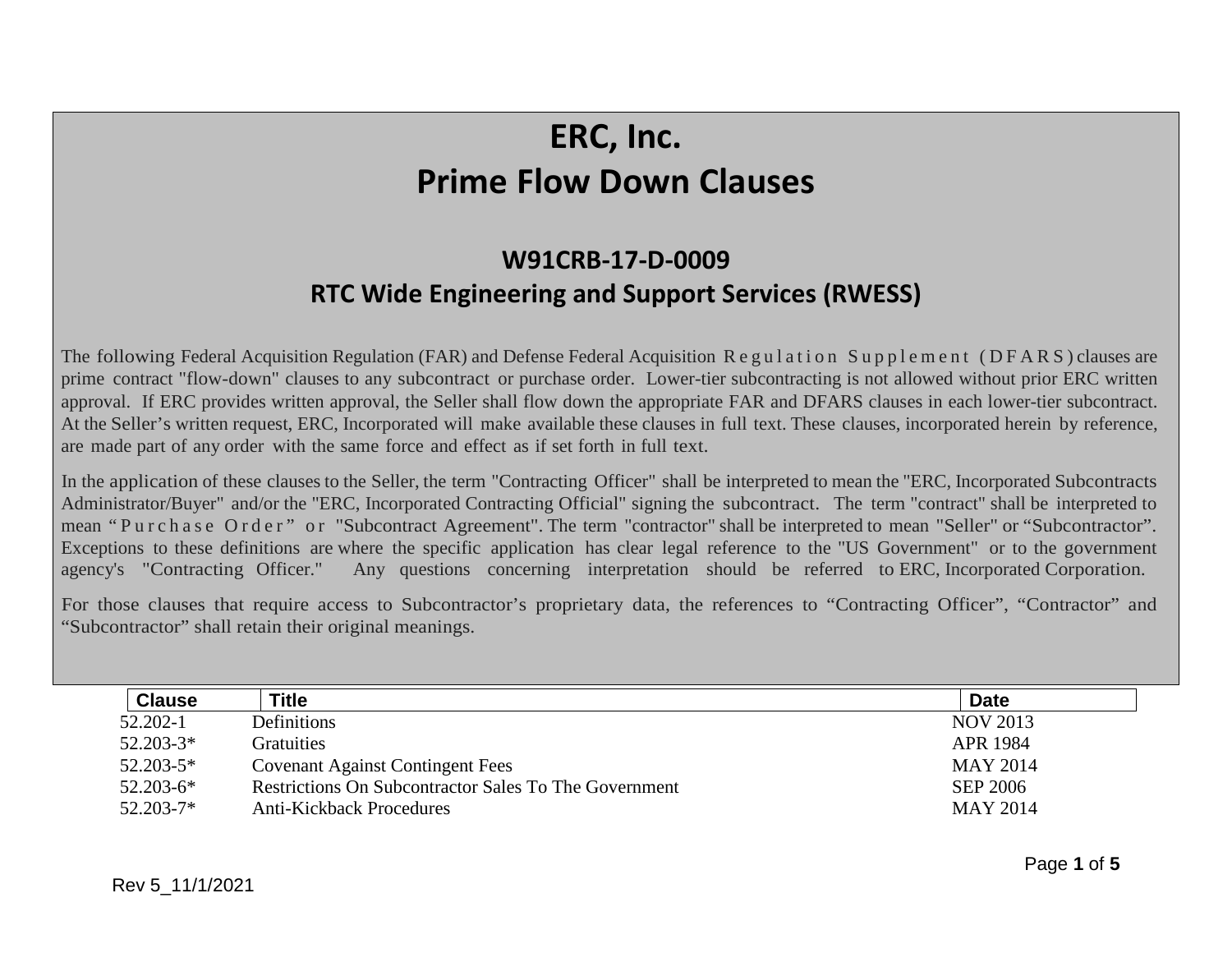| <b>Clause</b> | <b>Title</b>                                                                              | <b>Date</b>     |
|---------------|-------------------------------------------------------------------------------------------|-----------------|
| 52.203-8*     | Cancellation, Rescission, and Recovery of Funds for Illegal or Improper Activity          | <b>MAY 2014</b> |
| 52.203-10*    | Price Or Fee Adjustment For Illegal Or Improper Activity                                  | <b>MAY 2014</b> |
| 52.203-13     | <b>Contractor Code of Business Ethics and Conduct</b>                                     | <b>OCT 2015</b> |
| 52.204-2*     | <b>Security Requirements</b>                                                              | <b>AUG 1996</b> |
| 52.204-4      | Printed or Copied Double-Sided on Postconsumer Fiber Content Paper                        | <b>MAY 2011</b> |
| 52.204-9*     | Personal Identity Verification of Contractor Personnel                                    | <b>JAN 2011</b> |
| 52.204-10*    | Reporting Executive Compensation and First-Tier Subcontract Awards                        | <b>OCT 2015</b> |
| 52.204-24*    | Representation Regarding Certain Telecommunications and Video Surveillance Services       |                 |
|               | Or Equipment                                                                              | <b>OCT 2020</b> |
| 52.204-25*    | Prohibition on Contracting for Certain Telecommunications and Video Surveillance Services |                 |
|               | Or Equipment                                                                              | <b>AUG 2020</b> |
| 52.204-26*    | Covered Telecommunications Equipment or Services-Representation                           | <b>OCT 2020</b> |
| 52.209-6*     | Protecting the Government's Interest When Subcontracting With Contractors Debarred,       | <b>OCT 2015</b> |
|               | Suspended, or Proposed for Debarment                                                      |                 |
| 52.209-9      | Updates of Publicly Available Information Regarding Responsibility Matters                | <b>JUL 2013</b> |
| 52.210-1      | Market Research                                                                           | APR 2011        |
| 52.211-15     | Defense Priority And Allocation Requirements                                              | <b>APR 2008</b> |
| 52.215-8      | Order of Precedence--Uniform Contract Format                                              | <b>OCT 1997</b> |
| 52.215-10     | Price Reduction for Defective Certified Cost or Pricing Data                              | <b>AUG 2011</b> |
| 52.215-12     | Subcontractor Certified Cost or Pricing Data (Deviation 2018-00015)                       | <b>JUL 2018</b> |
| 52.215-15     | Pension Adjustments and Asset Reversions                                                  | <b>OCT 2010</b> |
|               | 52.215-18 Reversion or Adjustment of Plans for Postretirement Benefits (PRB)              | <b>JUL 2005</b> |
|               | Other than Pensions Postretirement Benefits (PRB) Other than Pensions                     |                 |
| 52.215-19     | Notification of Ownership Changes                                                         | <b>OCT 1997</b> |
| 52.215-23*    | <b>Limitations on Pass-Through Charges</b>                                                | <b>OCT 2009</b> |
| 52.216-7      | Allowable Cost And Payment                                                                | <b>JUN 2013</b> |
| 52.216-8      | <b>Fixed Fee</b>                                                                          | <b>JUN 2011</b> |
| 52.219-8*     | <b>Utilization of Small Business Concerns</b>                                             | <b>OCT 2014</b> |
| 52.222-2      | <b>Payment For Overtime Premiums</b>                                                      | <b>JUL 1990</b> |
| 52.222-3*     | <b>Convict Labor</b>                                                                      | <b>JUN 2003</b> |
| 52.222-4      | Contract Work Hours and Safety Standards- Overtime Compensation                           | <b>MAY 2014</b> |
| 52.222-19     | Child Labor -- Cooperation with Authorities and Remedies                                  | <b>FEB 2016</b> |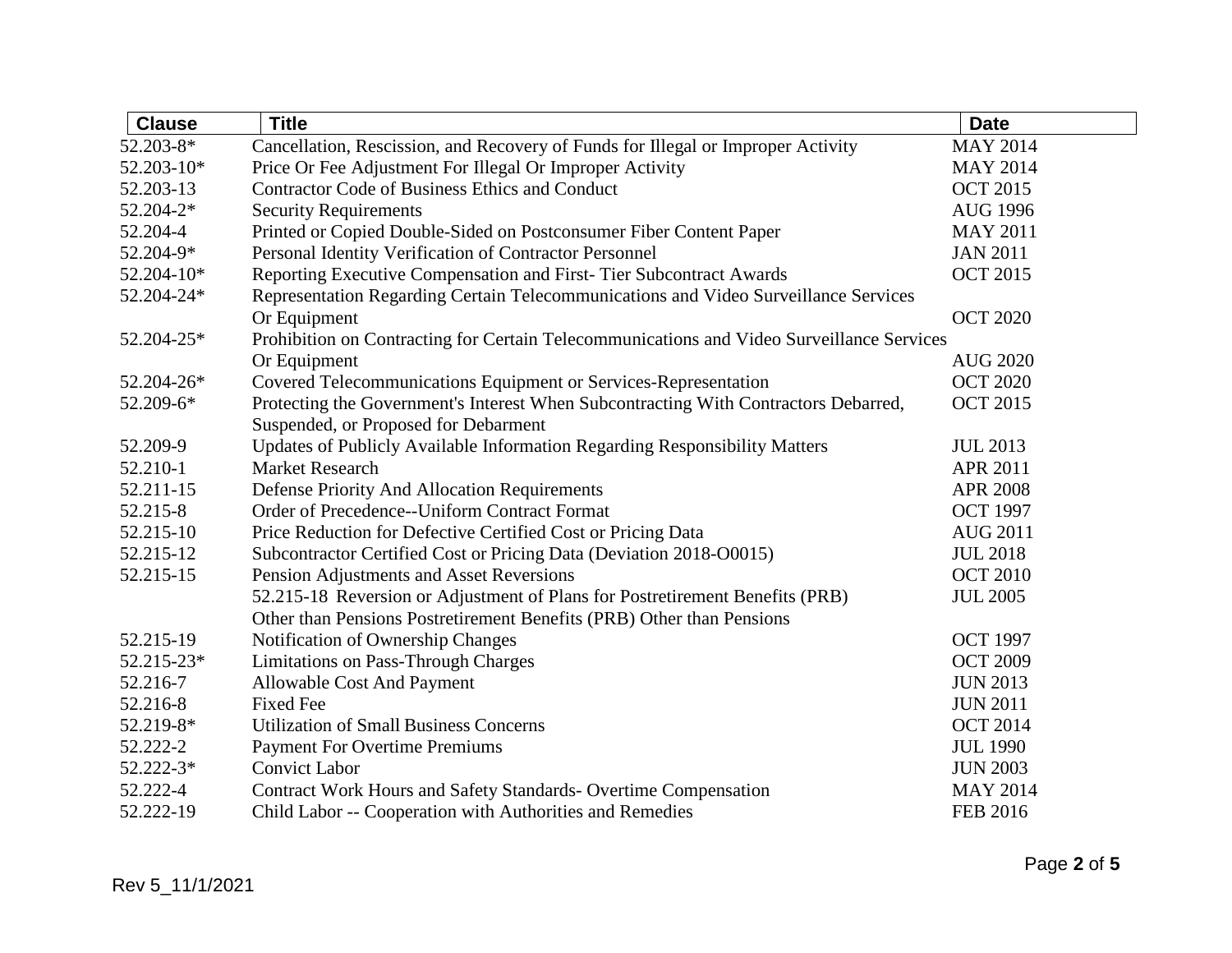| 52.222-21      | <b>Prohibition Of Segregated Facilities</b> | APR 2015        |
|----------------|---------------------------------------------|-----------------|
| 52.222-26*     | Equal Opportunity                           | APR 2015        |
| $52.222 - 35*$ | Equal Opportunity for Veterans              | <b>OCT 2015</b> |

| <b>Clause</b>   | <b>Title</b>                                                           | <b>Date</b>     |
|-----------------|------------------------------------------------------------------------|-----------------|
| 52.222-36*      | Equal Opportunity for Workers with Disabilities                        | <b>JUL 2014</b> |
| 52.222-37       | <b>Employment Reports on Veterans</b>                                  | <b>OCT 2015</b> |
| 52.222-40       | Notification of Employee Rights Under the National Labor Relations Act | <b>DEC 2010</b> |
| 52.222-41       | <b>Service Contract Labor Standards</b>                                | <b>MAY 2014</b> |
| 52.222-42       | <b>Statement Of Equivalent Rates For Federal Hires</b>                 | <b>MAY 2014</b> |
| 52.222-50 Alt I | Combating Trafficking in Persons (MAR 2015) - Alternate I              | <b>MAR 2015</b> |
| 52.222-54       | <b>Employment Eligibility Verification</b>                             | <b>OCT 2015</b> |
| 52.223-5        | Pollution Prevention and Right-to-Know Information                     | <b>MAY 2011</b> |
| 52.223-6        | Drug-Free Workplace                                                    | <b>MAY 2001</b> |
| 52.223-10       | <b>Waste Reduction Program</b>                                         | <b>MAY 2011</b> |
| 52.223-18*      | Encouraging Contractor Policies To Ban Text Messaging While Driving    | <b>AUG 2011</b> |
| 52.225-13*      | <b>Restrictions on Certain Foreign Purchases</b>                       | <b>JUN 2008</b> |
| 52.228-5        | Insurance - Work On A Government Installation                          | <b>JAN 1997</b> |
| 52.228-7        | Insurance--Liability To Third Persons                                  | <b>MAR 1996</b> |
| 52.229-3        | Federal, State And Local Taxes                                         | <b>FEB 2013</b> |
| 52.232-9        | Limitation On Withholding Of Payments                                  | <b>APR 1984</b> |
| 52.232-17       | Interest                                                               | <b>MAY 2014</b> |
| 52.232-23       | <b>Assignment Of Claims</b>                                            | <b>MAY 2014</b> |
| 52.232-25 Alt I | Prompt Payment (July 2013) Alternate I                                 | <b>FEB 2002</b> |
| 52.232-33       | Payment by Electronic Funds Transfer--System for Award Management      | <b>JUL 2013</b> |
| 52.233-1        | <b>Disputes</b>                                                        | <b>MAY 2014</b> |
| 52.233-3 Alt I  | Protest After Award (Aug 1996) - Alternate I                           | <b>JUN 1985</b> |
| 52.233-4        | Applicable Law for Breach of Contract Claim                            | <b>OCT 2004</b> |
| 52.237-2        | Protection Of Government Buildings, Equipment, And Vegetation          | <b>APR 1984</b> |
| 52.237-3        | <b>Continuity Of Services</b>                                          | <b>JAN 1991</b> |
| 52.242-1        | Notice of Intent to Disallow Costs                                     | APR 1984        |
| 52.242-3        | <b>Penalties for Unallowable Costs</b>                                 | <b>MAY 2014</b> |
| 52.242-13       | Bankruptcy                                                             | <b>JUL 1995</b> |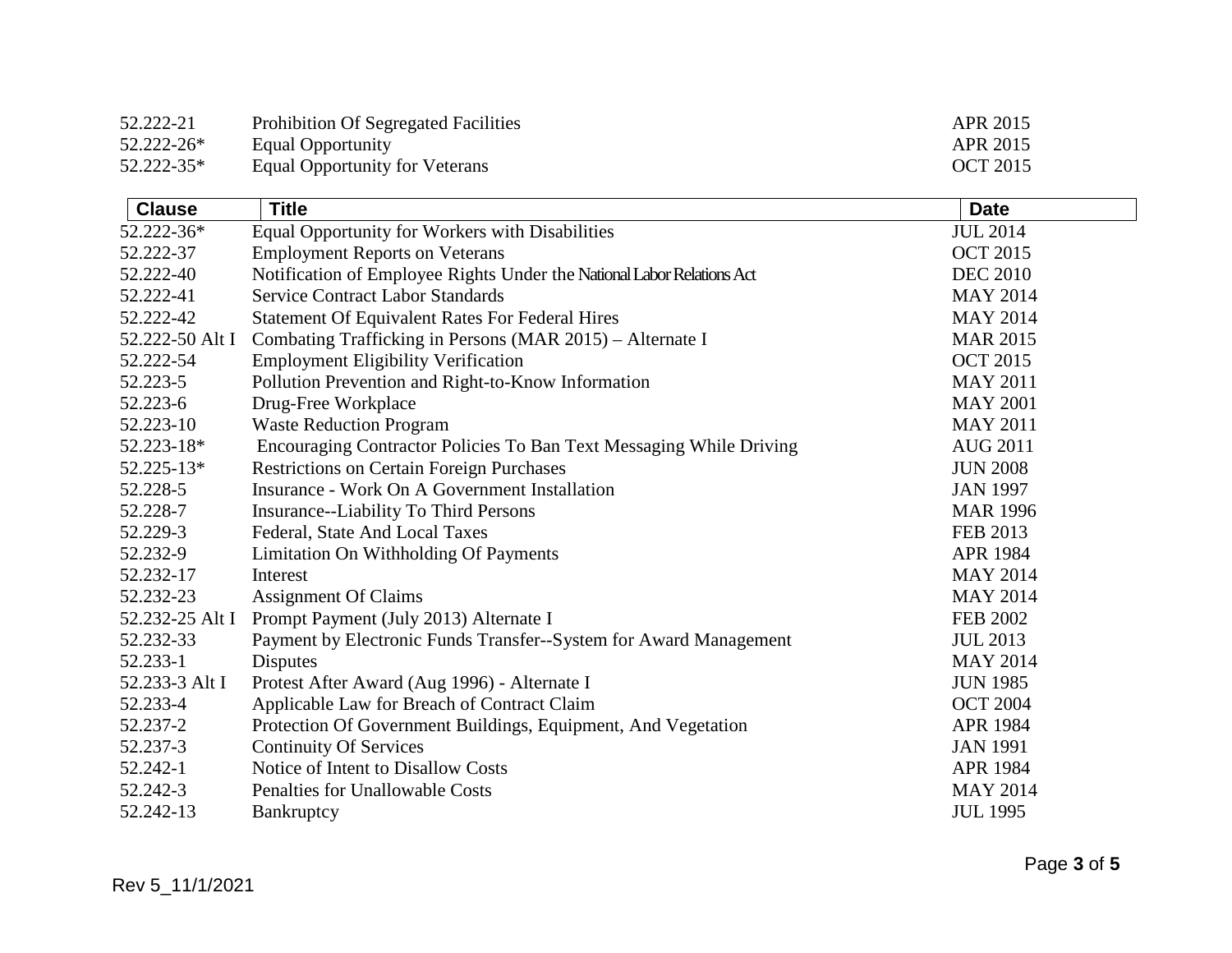| <b>Clause</b>  | <b>Title</b>                                                                                   | <b>Date</b>     |
|----------------|------------------------------------------------------------------------------------------------|-----------------|
|                |                                                                                                |                 |
| 52.243-2 Alt I | Changes--Cost-Reimbursement (Aug 1987) – Alternate I                                           | <b>APR 1984</b> |
| 52.244-2       | Subcontracts                                                                                   | <b>OCT 2010</b> |
| 52.244-5       | Competition In Subcontracting                                                                  | <b>DEC 1996</b> |
| $52.244 - 6*$  | <b>Subcontracts for Commercial Items</b>                                                       | <b>DEC 2015</b> |
| 52.245-1       | <b>Government Property</b>                                                                     | APR 2012        |
| 52.245-9       | <b>Use And Charges</b>                                                                         | APR 2012        |
| 52.246-25      | <b>Limitation Of Liability--Services</b>                                                       | <b>FEB 1997</b> |
| 52.247-63      | Preference For U.S. Flag Air Carriers                                                          | <b>JUN 2003</b> |
| 52.248-1       | Value Engineering OCT 2010                                                                     |                 |
| 52.249-6       | <b>Termination (Cost Reimbursement)</b>                                                        | <b>MAY 2004</b> |
| 52.249-14      | <b>Excusable Delays APR</b>                                                                    | <b>APR 1984</b> |
| 52.253-1       | <b>Computer Generated Forms</b>                                                                | <b>JAN 1991</b> |
| 252.201-7000   | <b>Contracting Officer's Representative</b>                                                    | <b>DEC 1991</b> |
| 252.203-7000   | Requirements Relating to Compensation of Former DoD Officials                                  | <b>SEP 2011</b> |
| 252.203-7001*  | Prohibition On Persons Convicted of Fraud or Other Defense-Contract-Related Felonies           | <b>DEC 2008</b> |
| 252.203-7002   | Requirement to Inform Employees of Whistleblower Rights                                        | SEP 2013        |
| 252.203-7004   | Display of Fraud Hotline Poster(s)                                                             | <b>OCT 2015</b> |
| 252.204-7000   | Disclosure Of Information                                                                      | <b>AUG 2013</b> |
| 252.204-7002   | Payment For Subline Items Not Separately Priced                                                | <b>DEC 1991</b> |
| 252.204-7003   | <b>Control Of Government Personnel Work Product</b>                                            | APR 1992        |
| 252.204-7005   | Oral Attestation of Security Responsibilities                                                  | <b>NOV 2001</b> |
| 252.204-7012   | Safeguarding Covered Defense Information and Cyber Incident Reporting                          | <b>DEC 2015</b> |
| 252.205-7000   | Provision Of Information To Cooperative Agreement Holders                                      | <b>DEC 1991</b> |
| 252.209-7004   | Subcontracting With Firms That Are Owned or Controlled By The Government of a Country OCT 2015 |                 |
|                | that is a State Sponsor of Terrorism                                                           |                 |
| 252.211-7007   | Reporting of Government-Furnished Property                                                     | <b>AUG 2012</b> |
| 252.211-7008   | Use of Government-Assigned Serial Numbers                                                      | <b>SEP 2010</b> |
| 252.215-7000   | Pricing Adjustments                                                                            | <b>DEC 2012</b> |
| 252.215-7002   | <b>Cost Estimating System Requirements</b>                                                     | <b>DEC 2012</b> |
| 252.223-7004   | Drug Free Work Force                                                                           | <b>SEP 1988</b> |